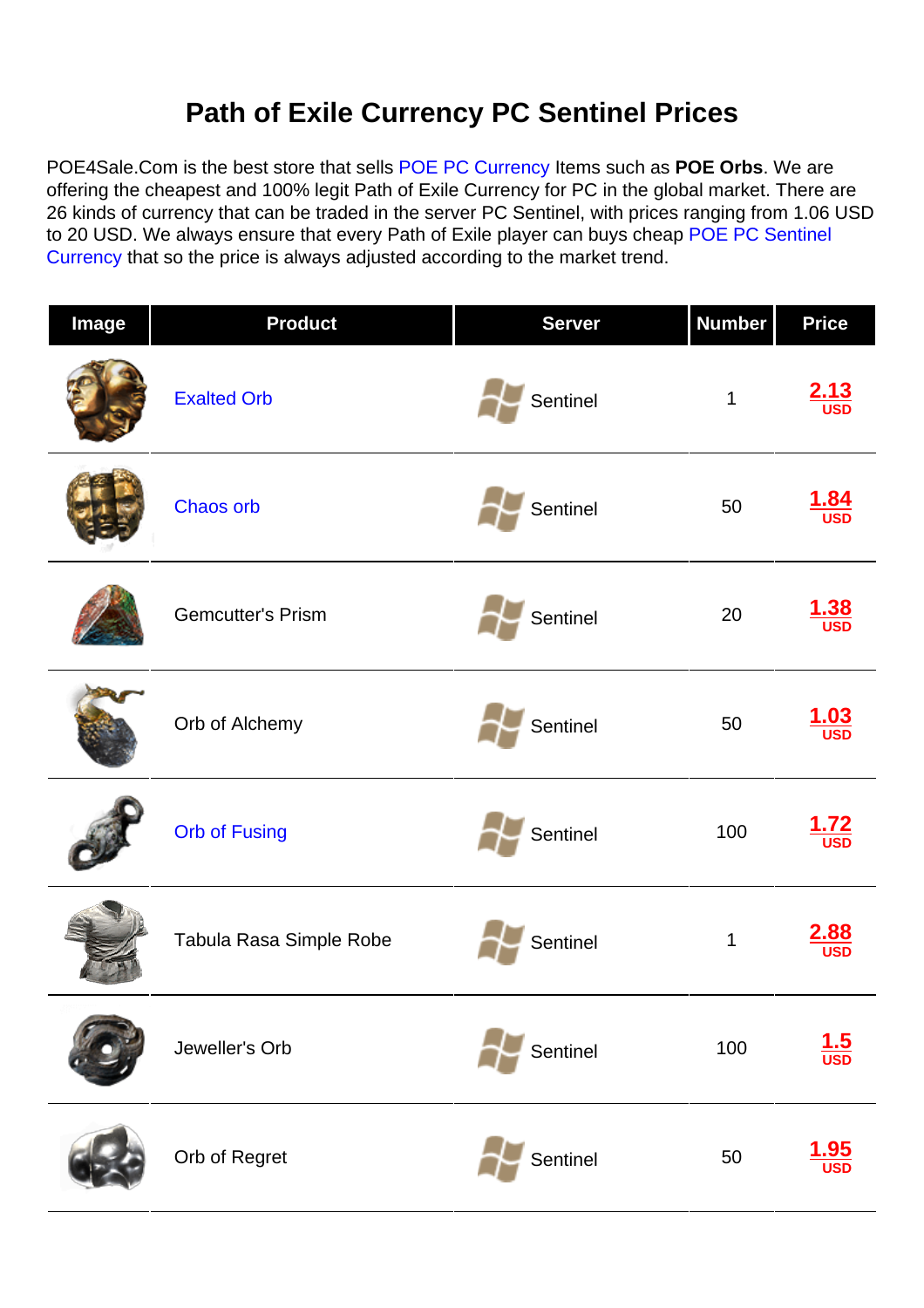| <b>Image</b> | <b>Product</b>       | <b>Server</b> | <b>Number</b> | <b>Price</b>              |
|--------------|----------------------|---------------|---------------|---------------------------|
|              | Vaal Orb             | Sentinel      | 50            | $\frac{2.18}{\text{USD}}$ |
|              | Orb of Scouring      | Sentinel      | 20            | .03<br><b>USD</b>         |
|              | Orb of Alteration    | Sentinel      | 100           | l .38<br><b>USD</b>       |
|              | <b>Chromatic Orb</b> | Sentinel      | 100           | $\frac{0.98}{\text{USD}}$ |
|              | Divine Orb           | Sentinel      | 10            | $\frac{1.72}{\text{USD}}$ |
|              | Orb of Annulment     | Sentinel      | 100           | $\frac{1.5}{\text{USD}}$  |
|              | Regal Orb            | Sentinel      | $10$          | $\frac{1.95}{\text{USD}}$ |
|              | Orb of Chance        | Sentinel      | 100           | $\frac{2.18}{\text{USD}}$ |
|              | Orb of Augmentation  | Sentinel      | $30\,$        | <b>USD</b>                |
|              | Armourer's Scrap     | Sentinel      | 100           |                           |